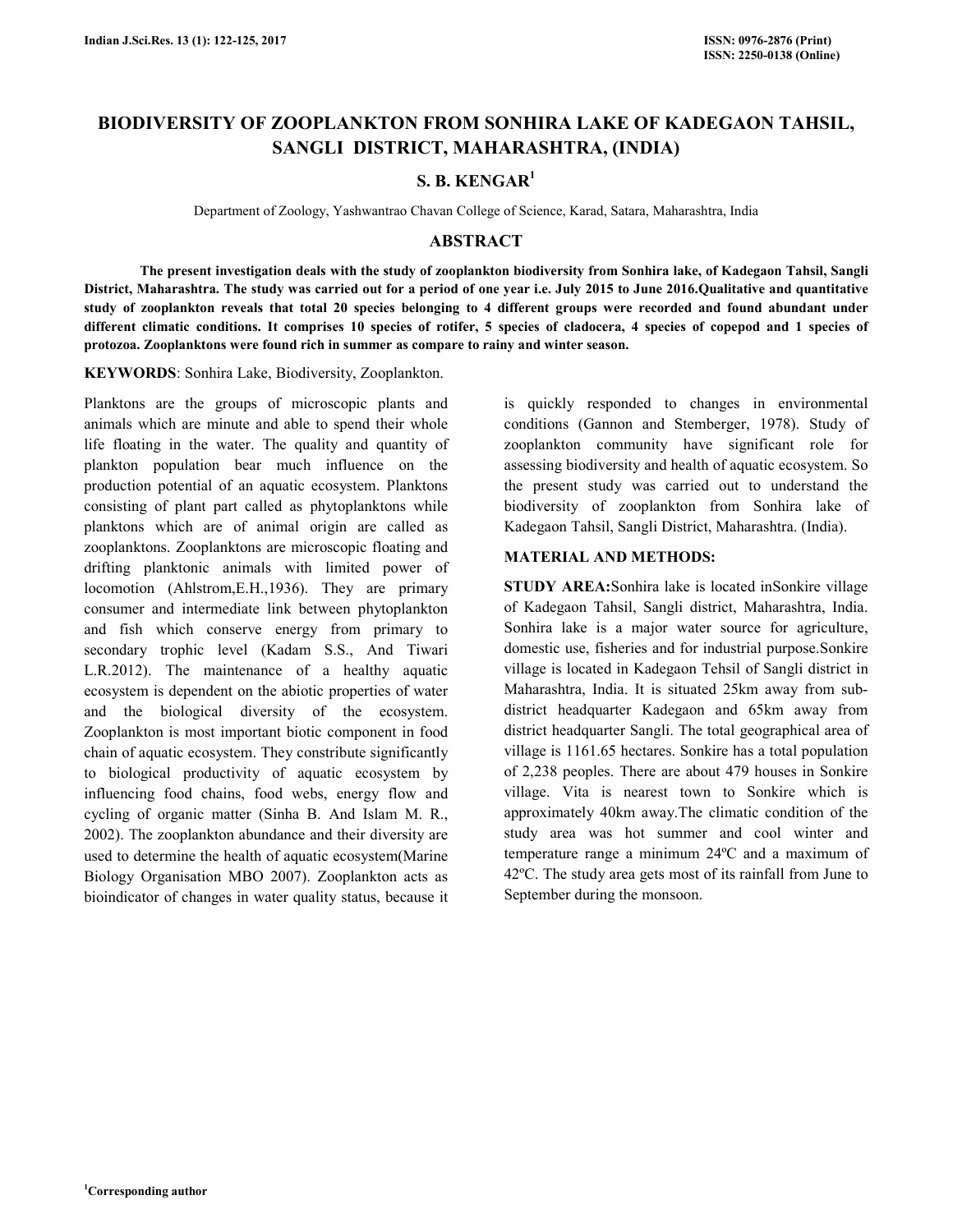



## **COLLECTION OF SAMPLE**

Zooplankton samples were collected monthly from three different station of theSonhira lake from July 2015 to June 2016. Samplings were made early in the morning between 9.00 am to 10 am with the help of silk plankton net of mesh size 50µ . Samples were made by filtering 200 liters of water through it and filtrate was stored in plastic bottles and 4% formalin was added for preservation. These samples were then brought to laboratory for further quantitative and qualitative studies. Quantitative study were made with the help of Sedgwick-Rafter cell. Identification and enumeration of zooplankton

were done by a light microscope. The systematic identification of zooplankton was made by using standard keys of Adoni A.D.(1985), Michael R.G. and Sharma B.K.(1998), Edmondson W.T.(1963), Pennak R.W.(1968), Dhanapathi M.V.(2000), Altaff K.(2004).

#### **RESULTS AND DISCUSSION**

In present investigation, total 20 species belonging to 4 different groups were found abundant under different climatic conditions. Out of 20 species,10 species of rotifer, 5 species of cladocera, 4 species of copepod and 1 species of protozoawere recorded during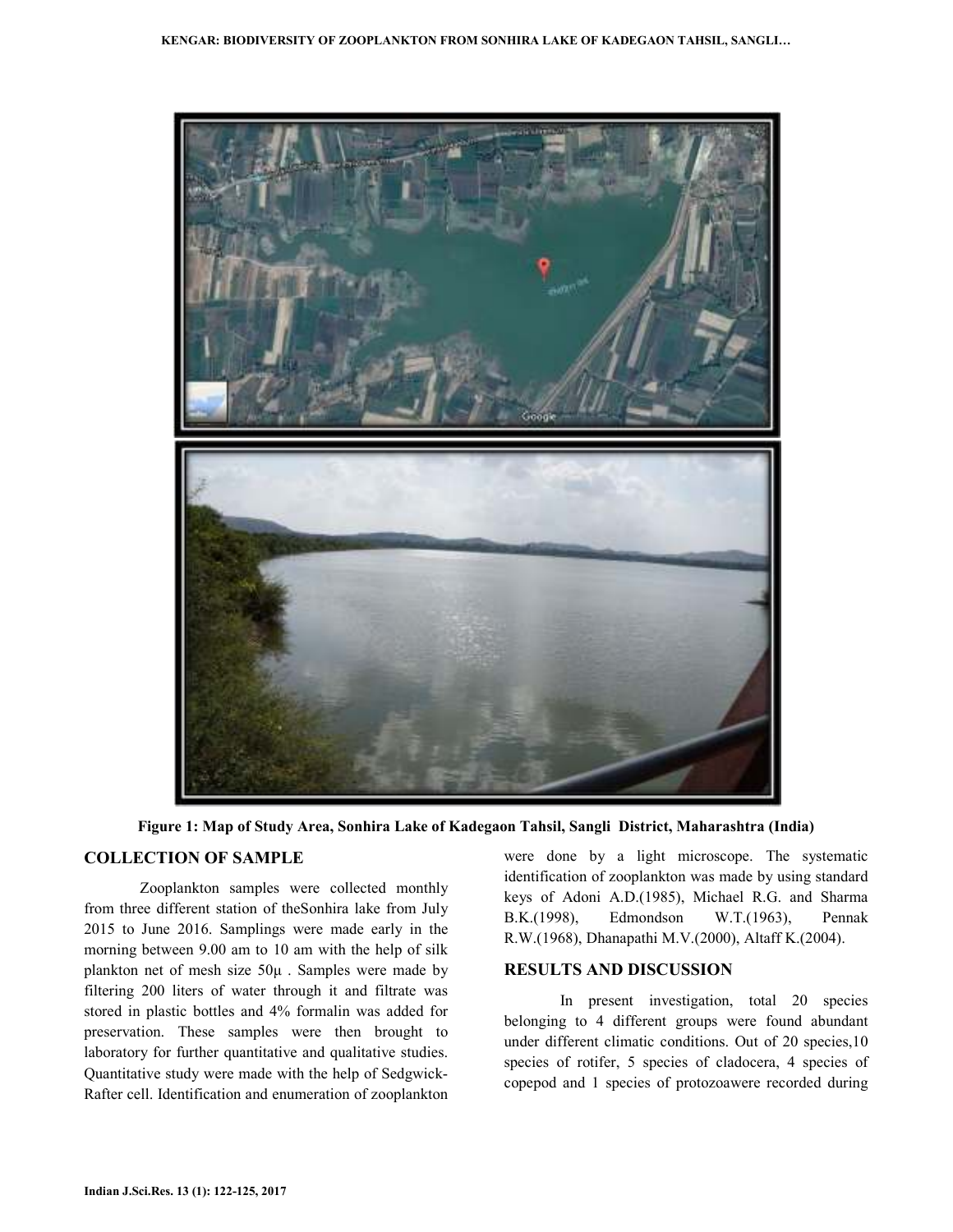the study period (Table-1). Zooplankton were found rich during summer as compare to rainy and winter season.

Mahor R.K.(2011), Krishnamoorthi, A. and Selvakumar S. (2012) were studied on protozoan diversity and abundance. They were found maximum density of Protozoa in summer and winter months and minimum in monsoon months. The rotifera were found in maximum numbers during the winter and summer season but minimum number were found during the monsoon.According to Adoni,(1985),the density of rotifera as well as their diversity increases due to increase in eutrophication. Gannon and Stemberger, (1978), Singh and et.al., (2002), studied on density and biomass of cladocerans and their finding was density of cladocerans correlates with food supply. According to Chauhan, R (1993), the average density of Copepods were reported maximum during summer season and minimum during monsoon season . Similar findings were observed by Thirupathaiah, M., and et. al.,(2012), and Patel. V.,and et.al.,(2013).

| Groups    | Family              | <b>Species</b>                       |
|-----------|---------------------|--------------------------------------|
| Rotifera  | <b>Brachionidae</b> | Brachionusangularis(Gosse, 1851)     |
|           |                     | Brachionuscalyciflorus(Pallas, 1766) |
|           |                     | Keratellacochlearis(Gosse, 1851)     |
|           | Lecanidae           | Lecanelunaris(Ehrenberg, 1982)       |
|           | Gastropodidae       | Gastropus minor (Rousselet 1892)     |
|           | Asplanchnidae       | Ascomorphaovalis(Begendal, 1892)     |
|           | Synchaetidae        | Synchaetasp.                         |
|           |                     | Polyarthra vulgaris (Carlin, 1943)   |
|           | Philodinidae        | Philodina citrine (Ehrenberg)        |
|           | Testudinellidae     | Filinialongiseta(Ehrenberg)          |
| Cladocera | Daphnidae           | Daphaniapulex                        |
|           |                     | Daphaniacarinata                     |
|           |                     | Moniabrachiata                       |
|           | Bosminidae          | BosminaSp.                           |
|           |                     | Alonapulchella(King)                 |
| Copepod   | Diaptomidae         | Cyclopoidcopepodite                  |
|           |                     | Diaptomuspallidus                    |

Cyclopidae *Cyclops sp.* 

Protozoa Parameciidae *Paramecium caudatum* 

**Table 1: Biodiversity of Zooplanktons Recorded in Sonhira Lake of Kadegaon Tahsil, During Study Periodjuly 2015 2016** 

#### **ACKNOWLEDGEMENT**

 The authors are grateful to the Principal, Yaswantrav Chavan College of Science, Karad for providing necessary laboratory facilities.

#### **REFERENCES**

- Adoni A.D., 1985. Work book on limnology. Pratibha Publishers C-10 Gour Nagar, Sagar-470 003, India, 216.
- Ahlstorn E.H., 1936. The deep water plankton of lake Michigan. Exclusive of the crustacean. Trans. Am. Micr. Soc., **55**: 286-299.

*Mesocyclopssp.* 

- Altaff K., 2004. A manual of Zooplankton University Grants commission, New Delhi.
- Bhowmic M. L., 1968. Environmental factors affecting fish food in fresh water fisheries, Kalyani (West Bengal). Ph.D thesis, Kalyani University, 238.
- Chauhan R., 1993. Seasonal fluctuation of zooplanktons in Renuka lake Himachala Pradesh, Utter Pradesh J. Zool., **113**(1):17-20.